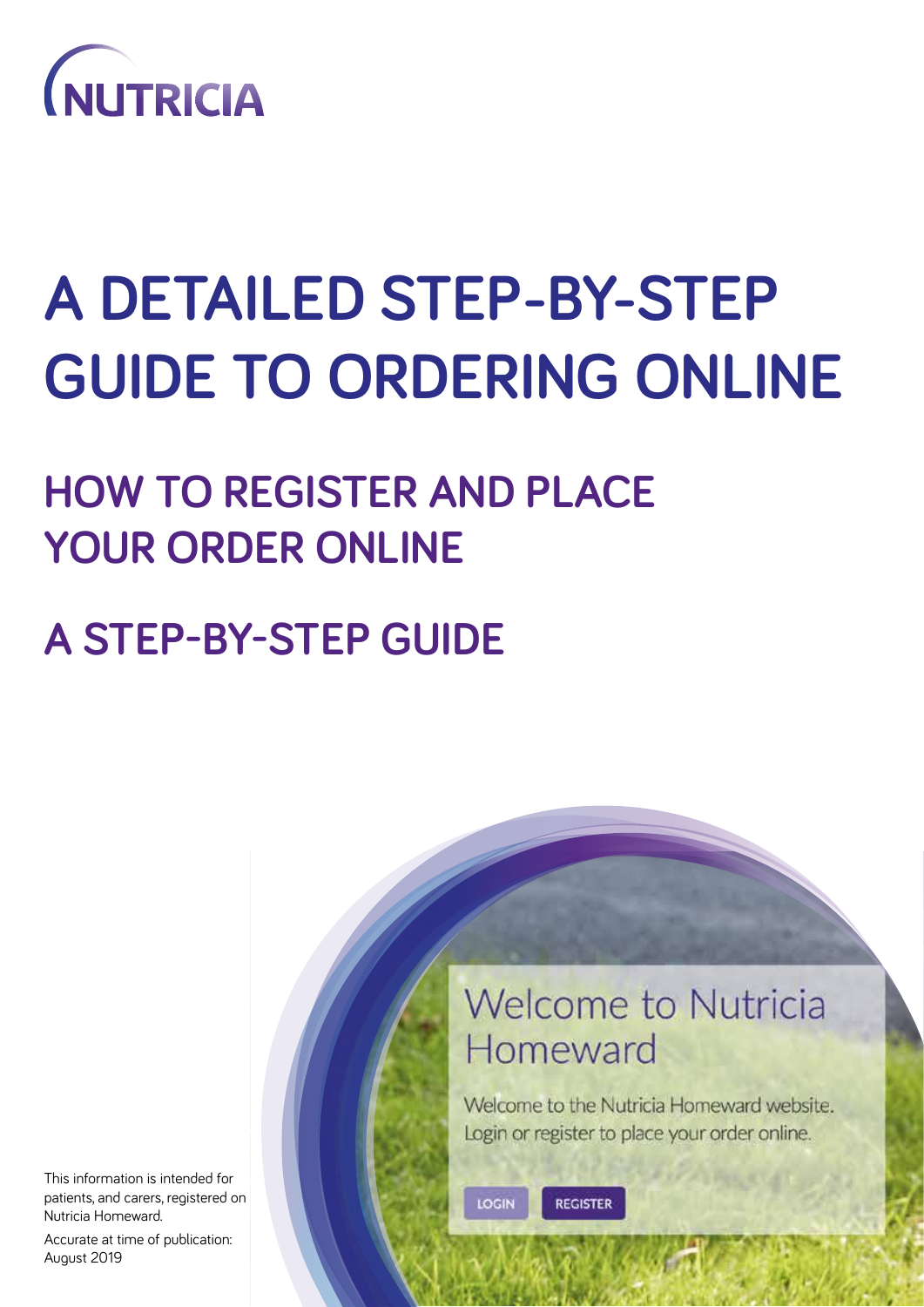## **DO YOU KNOW:**

- How to set up your online registration
- Your login details
- When to place your order
- How to place your order
- What you need to order
- What to do if you don't need something this time
- What the order form looks like
- Which parts do you need to complete
- How to check what you ordered last time or the time before
- How to update your details
- Who to contact if you have any questions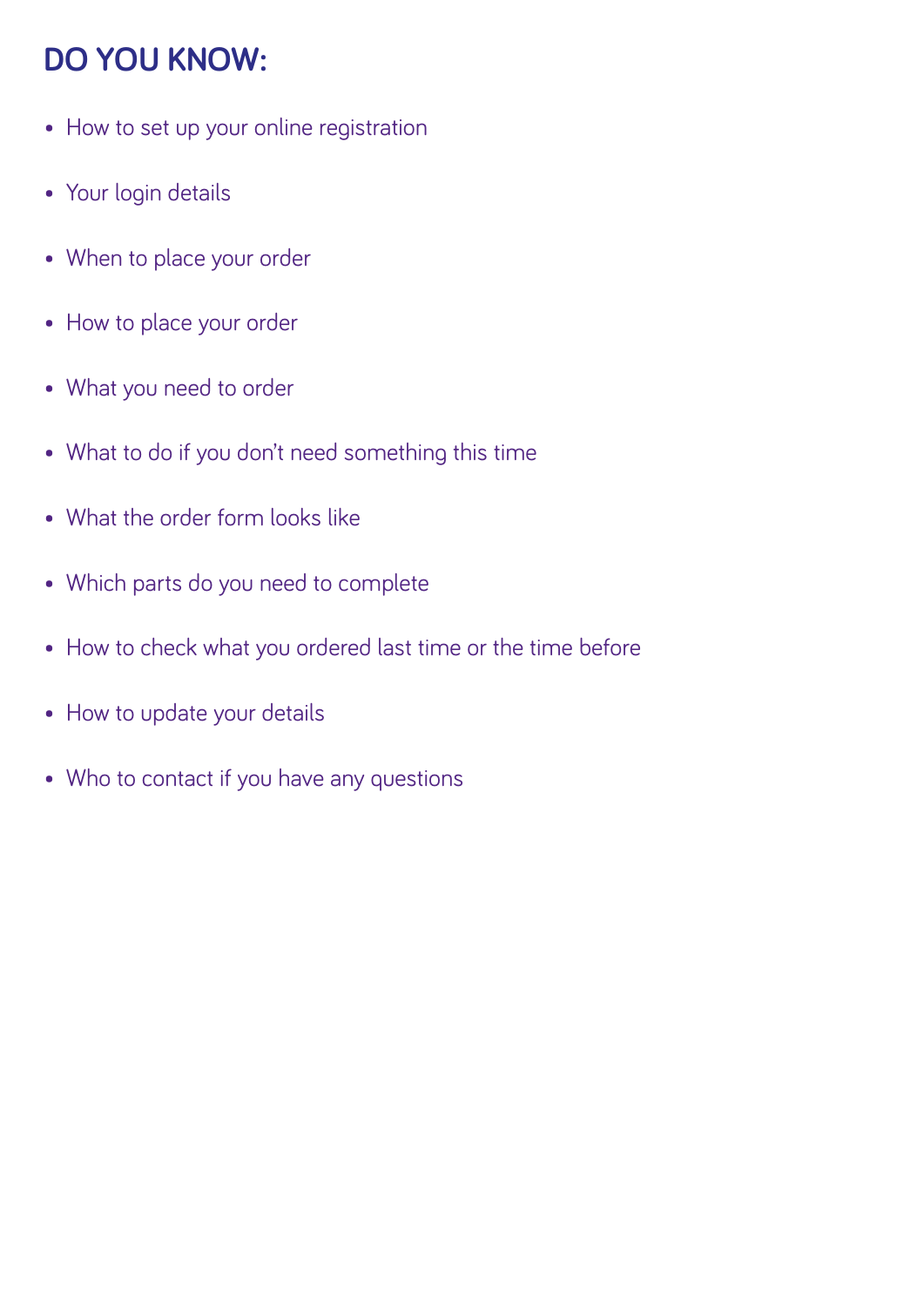## 1. Visit **nutriciahomeward.co.uk**



- 2. Now you need to set up your **online registration**
- 3. Click on **Register**

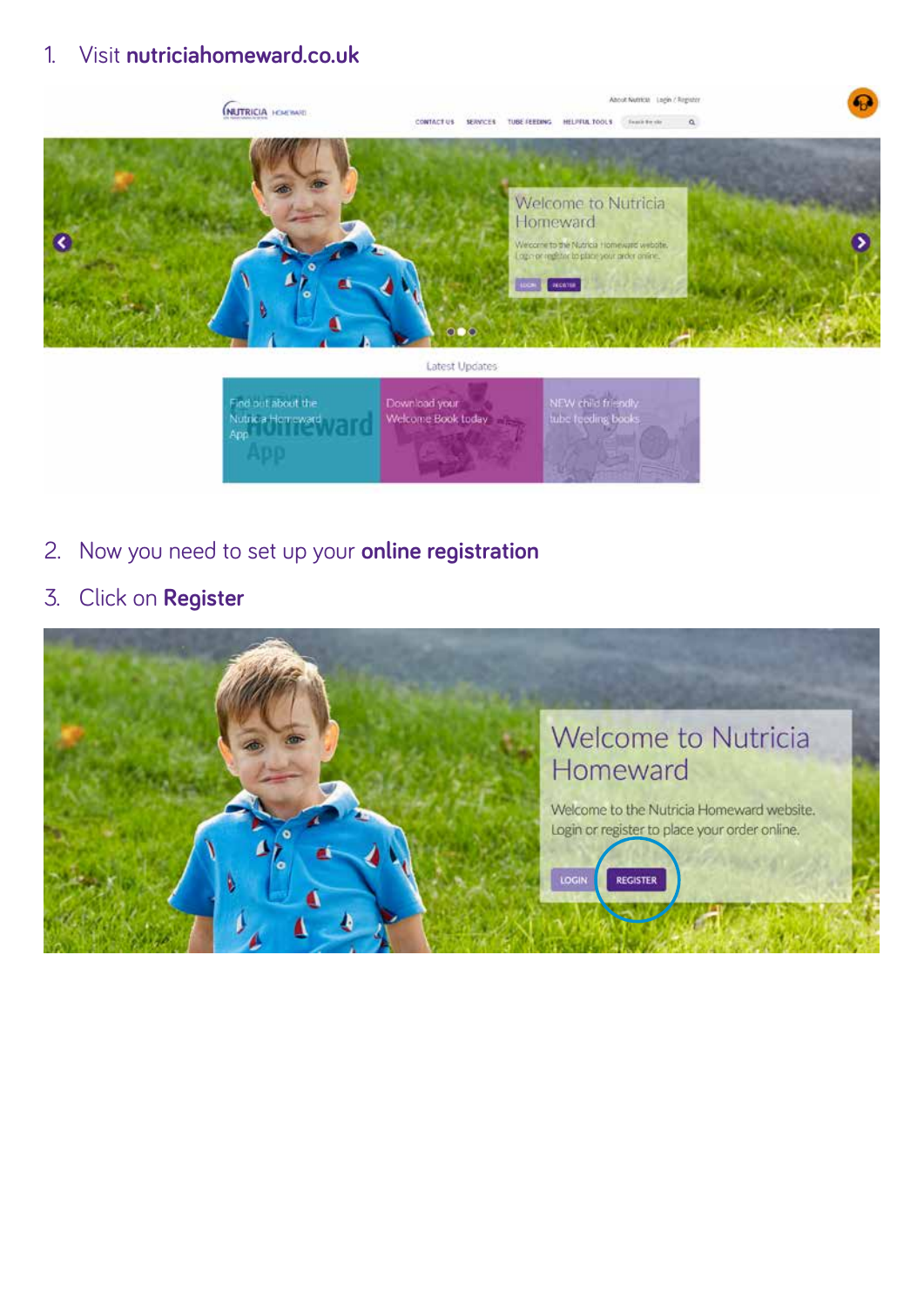## 4. Click on **Single Patient Sign Up**

|                             |                                                             | If there is a problem with your registration Nutricia Homeward will contact you. |                                       |
|-----------------------------|-------------------------------------------------------------|----------------------------------------------------------------------------------|---------------------------------------|
| <b>Patient Details</b>      |                                                             |                                                                                  |                                       |
| Title*                      | $-None-$                                                    | ۰                                                                                |                                       |
| First Name*                 |                                                             |                                                                                  |                                       |
| Last Name.*                 |                                                             |                                                                                  |                                       |
| Date of Birth *             |                                                             |                                                                                  |                                       |
| Email Address *             |                                                             |                                                                                  |                                       |
| Confirm Email. <sup>4</sup> |                                                             |                                                                                  |                                       |
|                             | Please use the 01234567890 format for UK phone numbers.     |                                                                                  |                                       |
| Telephone Number*           |                                                             |                                                                                  |                                       |
| Mobile Number               |                                                             |                                                                                  |                                       |
|                             | Search for an address                                       |                                                                                  |                                       |
|                             |                                                             |                                                                                  |                                       |
| Street 1"                   |                                                             |                                                                                  | 5. <b>Complete</b> the details        |
| Street 2                    |                                                             |                                                                                  |                                       |
| Street 3                    |                                                             |                                                                                  |                                       |
| City."                      |                                                             |                                                                                  |                                       |
| Postcode <sup>*</sup>       |                                                             |                                                                                  |                                       |
| County                      |                                                             |                                                                                  |                                       |
| Country.                    |                                                             |                                                                                  |                                       |
| <b>About You</b>            |                                                             |                                                                                  |                                       |
| 1Am*                        | --None--                                                    | ۳                                                                                |                                       |
|                             |                                                             |                                                                                  |                                       |
| <b>Adult Consent</b>        |                                                             |                                                                                  |                                       |
|                             | I am over 18/ I have permission from a parent or guardian * | €                                                                                |                                       |
|                             |                                                             |                                                                                  |                                       |
| Confirmation                |                                                             |                                                                                  |                                       |
|                             |                                                             |                                                                                  | 6. <b>Confirm</b> you are not a robot |
|                             |                                                             |                                                                                  |                                       |

8. Once you have **submitted your registration** you will receive an email that looks like the one below

|  | Single Patient Sign Up   Multi-Patient Sign Up   Login |  |
|--|--------------------------------------------------------|--|
|--|--------------------------------------------------------|--|

### THANK YOU FOR SUBMITTING YOUR DETAILS

Your registration was successfully submitted, but you still need to validate your email address.

A verification email has been sent to you.

To validate your email address, click on the link within the email. If this does not work, copy and paste the whole link into the address bar of your browser.

If you do not see an email from Nutricia Homeward in your inbox, it may have mistakenly been sent to your spam or junk folder. Please open this folder and look for it there.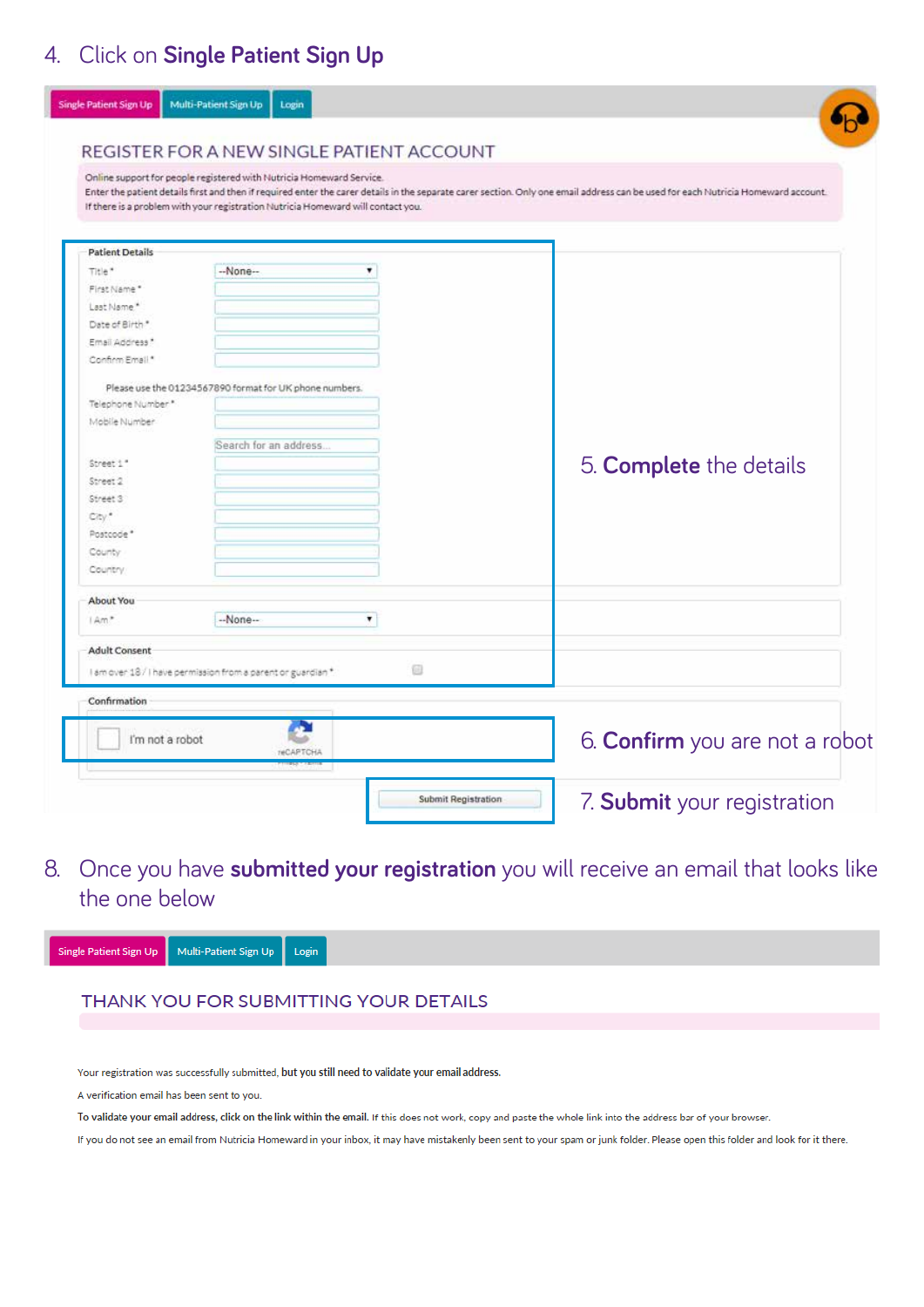## 9. You will need to **click on the link** to finish off the registration process



Dear

Thank you for registering with Nutricia Homeward.

Please click on the link below to confirm your email address.

https://uat-nutricia.cs108.force.com/Homeward/PMS\_Homeward\_EmailVerification? id=a4z1l00000021K3&verificationkey=784457693171489

If email link clicking is disabled, please copy the link and paste into your browser.

## 10. Complete the account creation process

| Multi-Patient Sign Up<br><b>Single Patient Sign Up</b><br>Login                                                                   |
|-----------------------------------------------------------------------------------------------------------------------------------|
| <b>CREATE NEW ACCOUNT</b>                                                                                                         |
|                                                                                                                                   |
| Please complete the information below to complete the account creation process.                                                   |
| <b>Confirm Patient Details</b>                                                                                                    |
|                                                                                                                                   |
| Please re-enter the following patient details.                                                                                    |
| Telephone Number*                                                                                                                 |
| Date of Birth *                                                                                                                   |
| <b>Choose Login Password</b>                                                                                                      |
| Your password must be a minimum of eight characters long and contain upper and lowercase letters, as well as at least one number. |
| New Password *                                                                                                                    |
| Confirm New Password *                                                                                                            |
| <b>Confirmation</b>                                                                                                               |
| I'm not a robot<br><b>reCAPTCHA</b><br>Privacy - Terms                                                                            |
| <b>Create Account</b>                                                                                                             |

### 11. You will then receive this message and a confirmation email

| Single Patient Sign Up                      | Multi-Patient Sign Up | Login | <b>HOMEWARD</b><br>LIFE-TRANSFORMING NUTRITION                                                                                                                                                                                                                                                                                                               |
|---------------------------------------------|-----------------------|-------|--------------------------------------------------------------------------------------------------------------------------------------------------------------------------------------------------------------------------------------------------------------------------------------------------------------------------------------------------------------|
| <b>ACCOUNT CREATED</b>                      |                       |       |                                                                                                                                                                                                                                                                                                                                                              |
| Your account has been successfully created. |                       |       | Dear,                                                                                                                                                                                                                                                                                                                                                        |
|                                             |                       |       | Thank you for registering with Nutricia Homeward.<br>Please click on the link below to login using your userid and chosen password<br>https://iframe.homewardonline.co.uk/Homeward<br>Username:                                                                                                                                                              |
|                                             |                       |       | If email link clicking is disabled, please copy the link and paste into your browser.<br>You will receive a monthly email reminder from Nutricia Homeward. Please complete your next<br>order online within 7 days of receipt of this email. If we don't receive your next order within this<br>time frame, we will call you to check your supplies with you |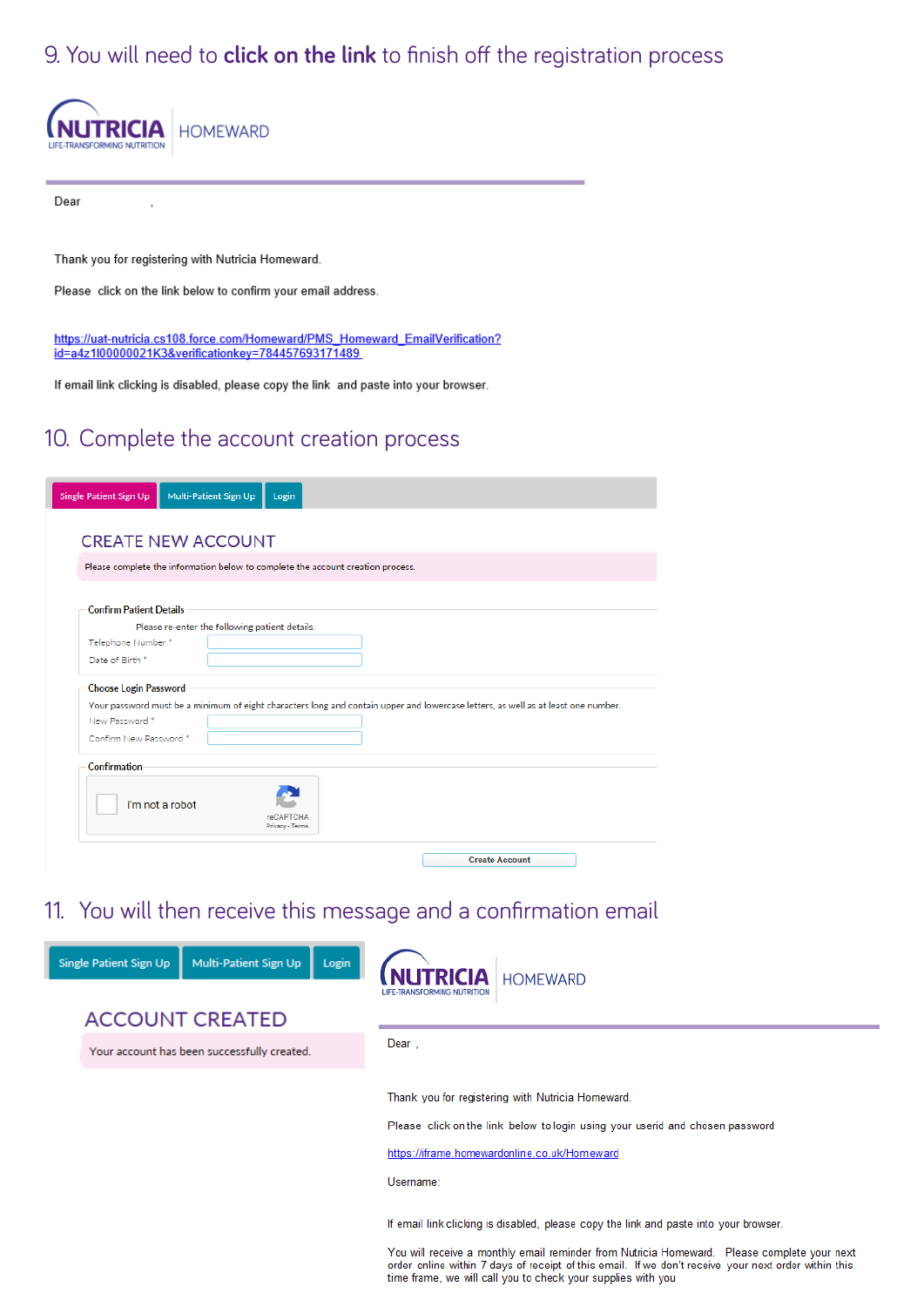12. If for any reason the details don't match, or there is a **problem with your registration**, you will get a message that looks like this. Someone will telephone you to ask a few questions and finish setting up your registration



- 13. Make sure you keep a note of your **password**
- 14. Once you have registered, Nutricia Homeward will email you every month to remind you to place your order.

You won't have to register again, you can just log on to place your order.

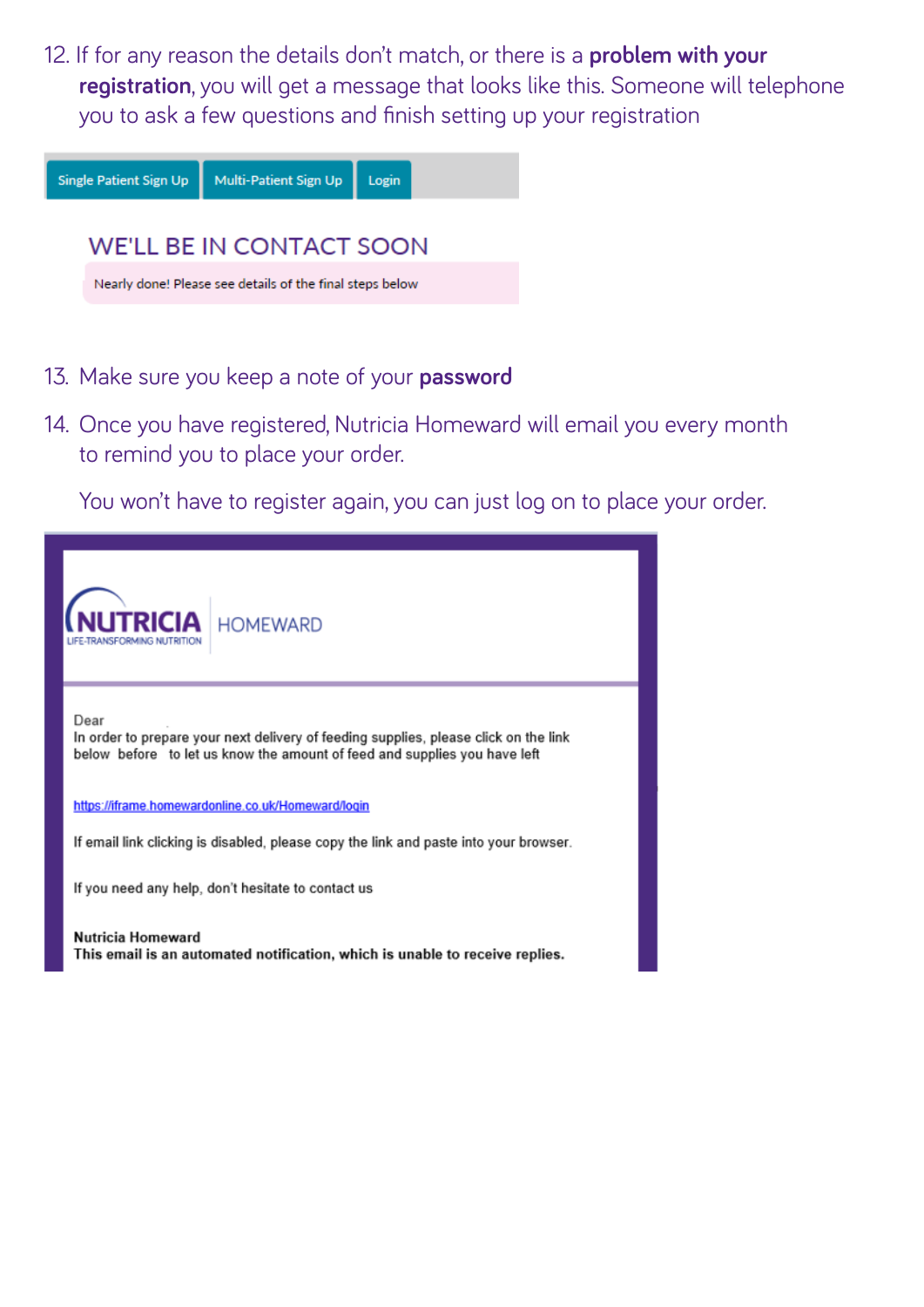## 15. How to **place your order**

## Visit **nutriciahomeward.co.uk** and click on **Login**



16. Enter your **username** (this is your email address) and your **password** (remember your password is case sensitive)



| Password |  |
|----------|--|
| Log In   |  |
|          |  |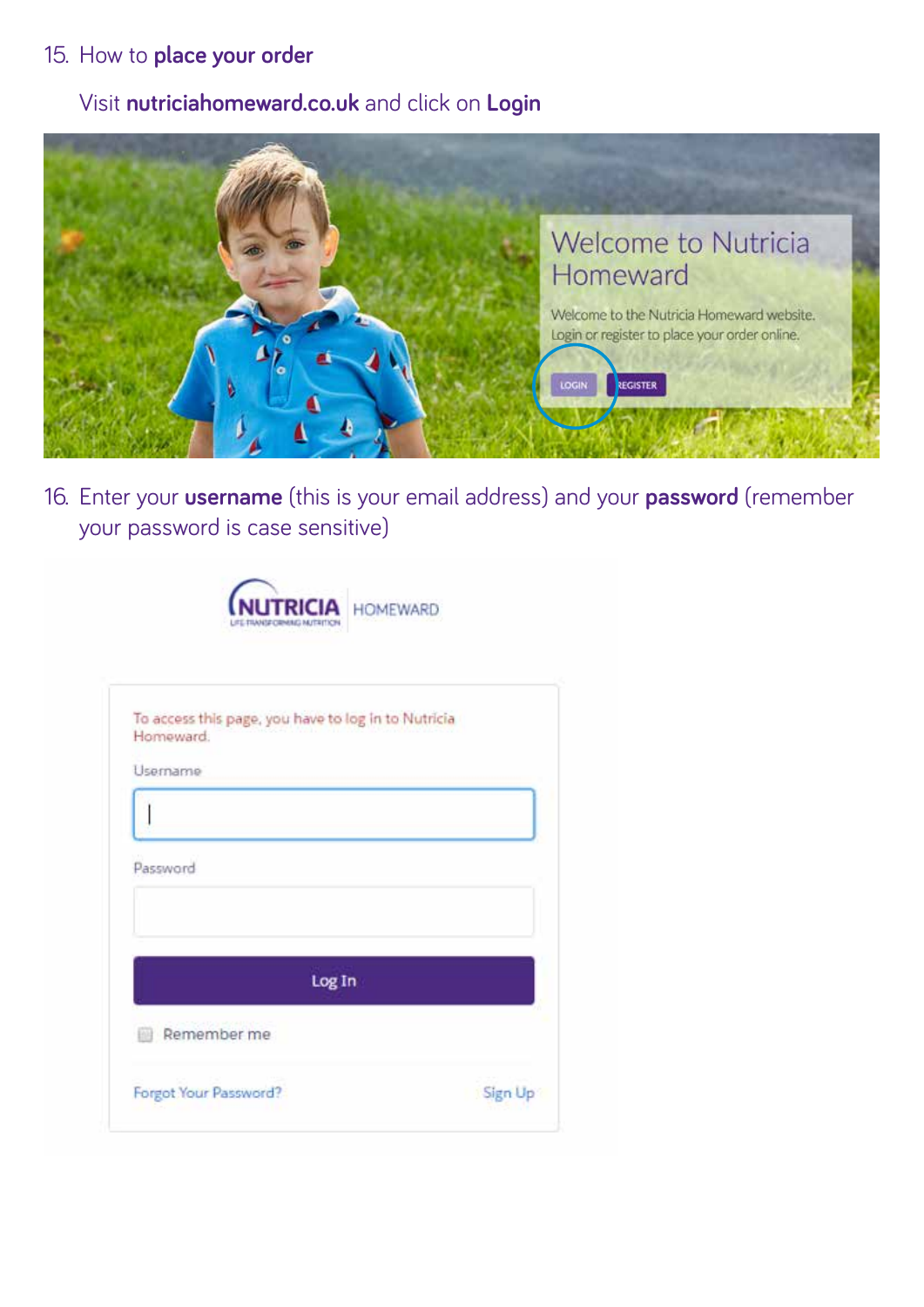17. Once you have **registered** you will see this:



18. Click on **My Next Order**



19. Before you start, **check how many** bottles/packs, giving sets and other equipment you have left

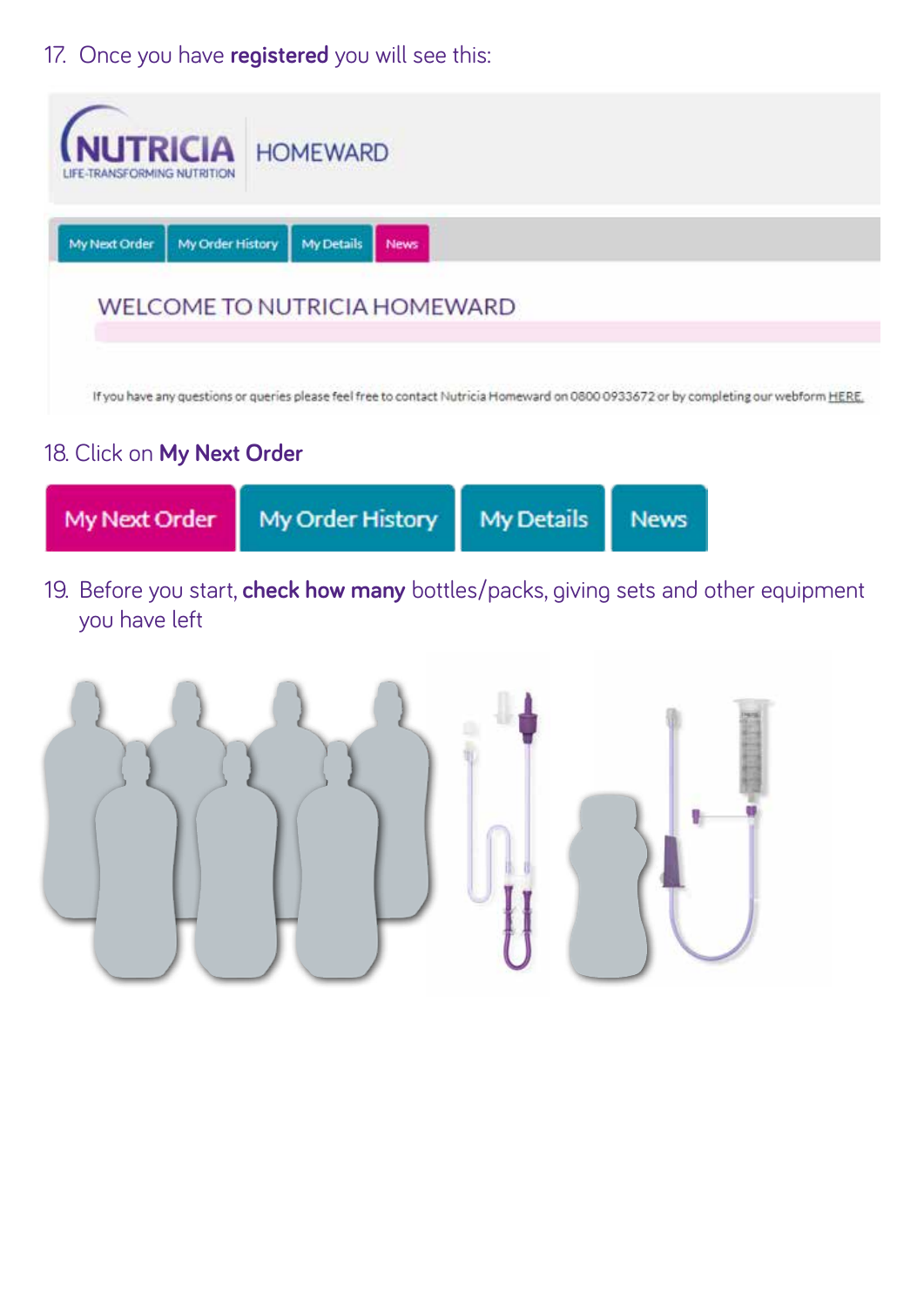## 20. This is what an **order form** looks like

#### Order S11382550

#### **Delivery Details**

| Your next delivery is due: 11/04/2019 |                                                                                        |
|---------------------------------------|----------------------------------------------------------------------------------------|
| Delivery Address:                     | Nutricia Ltd<br>Newmarket Avenue<br>White Horse Business Park<br>Trowbridge, Wiltshire |
| Delivery Instructions:                | If out, please leave in porch                                                          |

Please tell us the stock that you have left for each item. Input the figure in the "Items left" field

| <b>RESET ORDER</b> | NO ORDER REQUIRED |
|--------------------|-------------------|
|                    |                   |

#### Order

| <b>Item Description</b>                                  | <b>Product Code</b> | 28 Days Supply | Items left?                | We will send | <b>Item not required</b> |
|----------------------------------------------------------|---------------------|----------------|----------------------------|--------------|--------------------------|
| NUTRISON 1000<br>COMPLETE MULTI<br>FIBRE LIO 1000ml PACK | 54547               | 28             |                            |              | ×                        |
| <b>FLOC INFINITY PACK</b><br>SET W/O DC Y-PORT<br>ENF    | 95347               | 28             | $\mathcal{F}(\mathcal{C})$ |              | ×                        |
| 60ml DASH3 SYRINGE 7<br><b>DAY ENFIT</b>                 | 113807              | 4              |                            |              | X                        |

The below products are on your requirements, however, they are not due for delivery this time. If you require any of these items please contact us at nutriciahomeward@nutricia.com.

| <b>Product Code</b> | <b>Item Description</b>                                                                                                          | Frequency                      | Quantity |
|---------------------|----------------------------------------------------------------------------------------------------------------------------------|--------------------------------|----------|
| 94814               | CH10 FLOCARE G-TUBE ENFIT                                                                                                        | Every 3 Orders                 |          |
|                     |                                                                                                                                  | CONTINUE                       |          |
|                     |                                                                                                                                  |                                |          |
|                     | If you need additional stock as a buffer amount or other queries related to your order or list of products, please contact us at | nutriciahomeward@nutricia.com. |          |

### 21. If you need to **reset the figures** you have entered click Reset Order

Please tell us the stock that you have left for each item. Input the figure in the "Items left" field

**RESET ORDER** 

NO ORDER REQUIRED

22. If you **don't need something**, click on the item you don't need 'X'. You will then have to choose the reason why you don't need something

| ├─ Item Not Required -                                                                                            |
|-------------------------------------------------------------------------------------------------------------------|
| Please provide a reason for not requiring a delivery:                                                             |
| Have enough feed and supplies (More than 35 days supply)<br>In hospital<br>Deliveries no longer required<br>Other |

Nutrison 1000 Complete Multi Fibre is a Food for Special Medical Purposes for the dietary management of disease related malnutrition in patients with low energy and/or low fluid requirements, and must be used under medical supervision.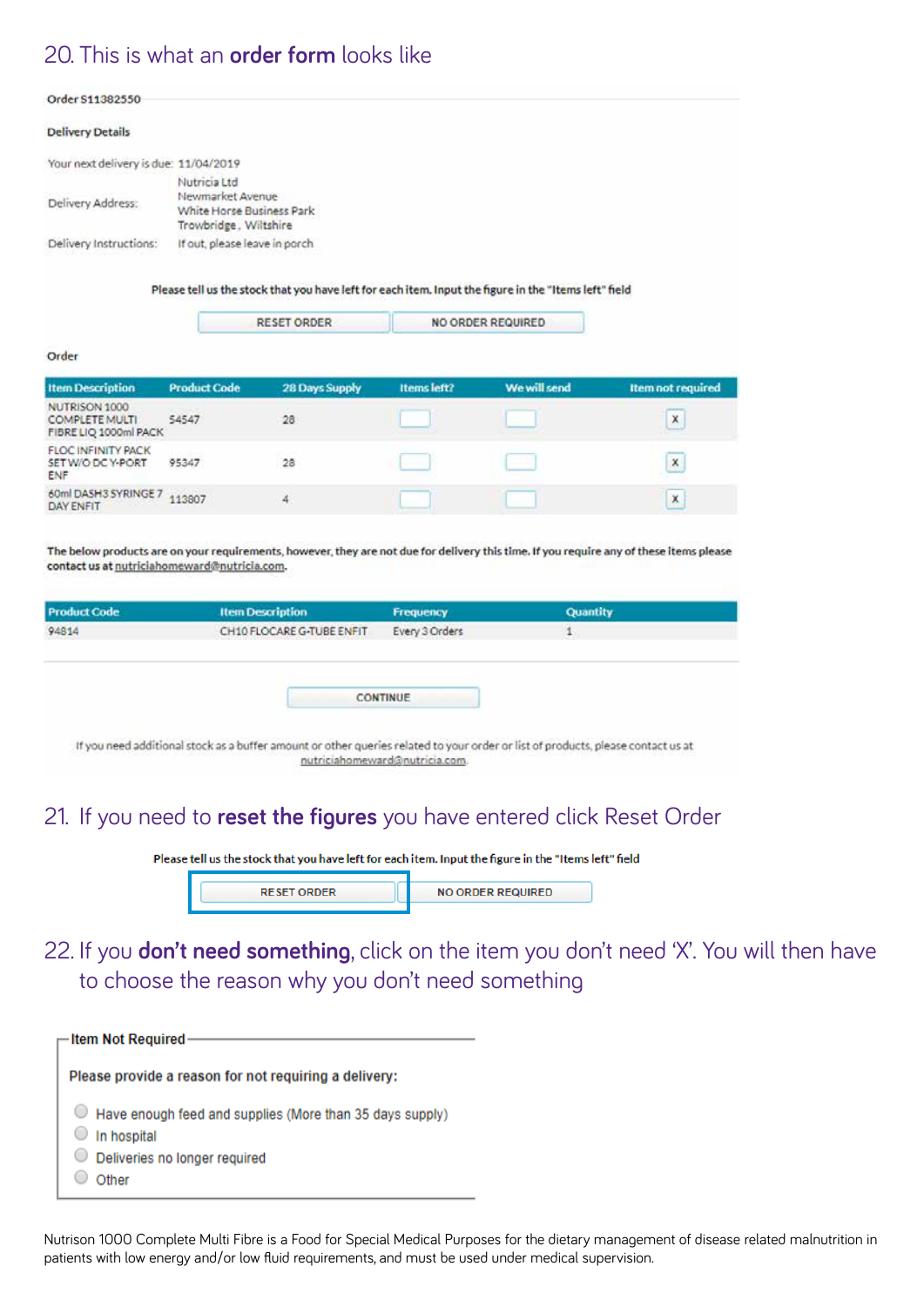## 23. If you don't need a delivery this month, please let us know by clicking on **No Order Required**

Please tell us the stock that you have left for each item. Input the figure in the "Items left" field

**RESET ORDER** 

**NO ORDER REQUIRED** 

## 24. You will have to **select a reason** why you don't need anything



25. Filling in the form: Enter the amount you still have in the **Items Left** box for each product. The system will automatically work out how much to send you

| <b>Item Description</b>                                  | <b>Product Code</b> | 28 Days Supply          | <b>Items left?</b> | We will send | <b>Item not required</b>                                                                                                                |
|----------------------------------------------------------|---------------------|-------------------------|--------------------|--------------|-----------------------------------------------------------------------------------------------------------------------------------------|
| 10ml GBUK SYRINGE<br>MULTI USE ENFIT                     | 113823              | 28                      | 20                 | 28           | ×                                                                                                                                       |
| NUTRISON 1000<br>COMPLETE MULTI<br>FIBRE LIQ 1000ml PACK | 54547               | 28                      | 20                 | 28           | ×                                                                                                                                       |
| CH14 1 7cm 22cm AMT<br>G-JET LOWP GJ ENFIT               | 122644              | 1                       | 1                  | i1           | $\mathbf x$                                                                                                                             |
| contact us at nutricia.homeward@NHS.net.                 |                     |                         |                    |              | The below products are on your requirements, however, they are not due for delivery this time. If you require any of these items please |
| <b>Product Code</b>                                      |                     | <b>Item Description</b> | <b>Frequency</b>   | Quantity     |                                                                                                                                         |
|                                                          |                     |                         |                    |              |                                                                                                                                         |
|                                                          |                     |                         | <b>CONTINUE</b>    |              |                                                                                                                                         |
|                                                          |                     |                         |                    |              |                                                                                                                                         |

If you have some product that you don't need every 28 days they will be shown **here** When you have entered everything you need, click on **Continue**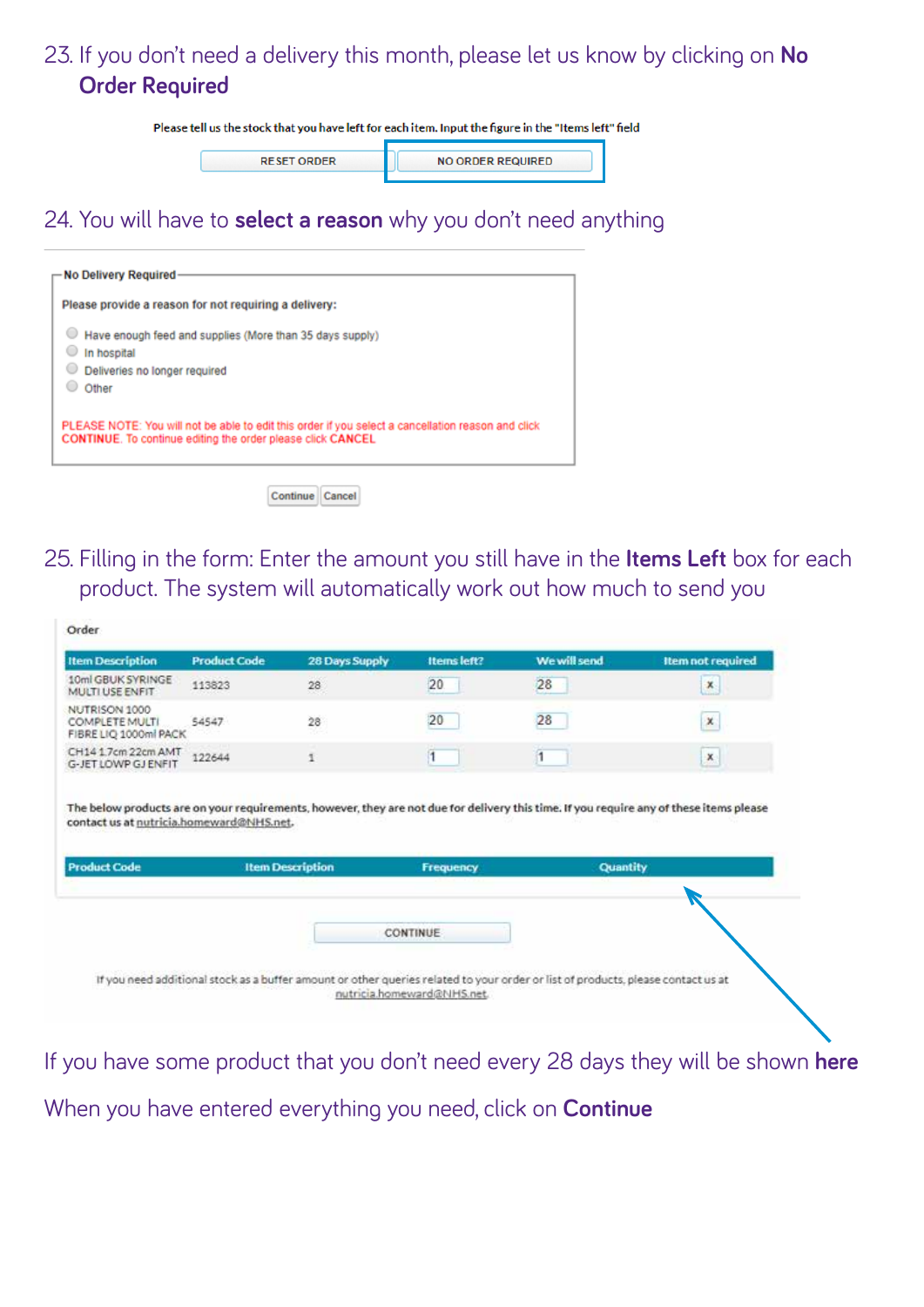## 26. When you have clicked Continue you will be taken to the **confirmation page**. You must click **Submit Order**

| My Next Order                                                   | My Order History | My Details                                                                    | <b>News</b>                                                                                                                      |                            |                     |                                                                                                                                         |
|-----------------------------------------------------------------|------------------|-------------------------------------------------------------------------------|----------------------------------------------------------------------------------------------------------------------------------|----------------------------|---------------------|-----------------------------------------------------------------------------------------------------------------------------------------|
|                                                                 |                  |                                                                               | <b>MY NEXT ORDER CONFIRMATION</b>                                                                                                |                            |                     |                                                                                                                                         |
|                                                                 |                  |                                                                               | Please double check the information you have submitted. You can then submit your completed order.                                |                            |                     |                                                                                                                                         |
|                                                                 |                  |                                                                               |                                                                                                                                  |                            |                     |                                                                                                                                         |
| Patient:                                                        |                  |                                                                               |                                                                                                                                  |                            |                     |                                                                                                                                         |
| Order S11592542                                                 |                  |                                                                               |                                                                                                                                  |                            |                     |                                                                                                                                         |
| <b>Delivery Details</b>                                         |                  |                                                                               |                                                                                                                                  |                            |                     |                                                                                                                                         |
|                                                                 |                  | Your next delivery is due: 13/08/2019<br>Nutricia Homeward                    |                                                                                                                                  |                            |                     |                                                                                                                                         |
| Delivery Address:                                               |                  | Newmarket Avenue<br><b>White Horse Business Park</b><br>Trowbridge, Wiltshire |                                                                                                                                  |                            |                     |                                                                                                                                         |
| Delivery Instructions:                                          |                  |                                                                               |                                                                                                                                  |                            |                     |                                                                                                                                         |
| Order                                                           |                  |                                                                               |                                                                                                                                  |                            |                     |                                                                                                                                         |
| <b>Item Description</b>                                         |                  | <b>Product Code</b>                                                           | 28 Days Supply                                                                                                                   | Items left?                | We will send        | <b>Item not required</b>                                                                                                                |
| 10ml GBUK SYRINGE                                               |                  | 113823                                                                        | 28                                                                                                                               | 20                         | 28                  |                                                                                                                                         |
| MULTI USE ENFIT                                                 |                  |                                                                               |                                                                                                                                  |                            |                     |                                                                                                                                         |
| NUTRISON 1000<br><b>COMPLETE MULTI</b><br>FIBRE LIQ 1000ml PACK |                  | 54547                                                                         | 28                                                                                                                               | 20                         | 28                  |                                                                                                                                         |
| CH14 1.7cm 22cm AMT<br><b>G-JET LOWP GJ ENFIT</b>               |                  | 122644                                                                        | 1                                                                                                                                | 1                          | $\mathbf{1}$        |                                                                                                                                         |
| <b>Product Code</b>                                             |                  | contact us at nutricia.homeward@NHS.net.                                      | <b>Item Description</b>                                                                                                          | <b>Frequency</b>           | <b>Quantity</b>     | The below products are on your requirements, however, they are not due for delivery this time. If you require any of these items please |
|                                                                 |                  |                                                                               |                                                                                                                                  |                            |                     |                                                                                                                                         |
|                                                                 |                  |                                                                               | <b>BACK</b>                                                                                                                      |                            | <b>SUBMIT ORDER</b> |                                                                                                                                         |
|                                                                 |                  |                                                                               | If you need additional stock as a buffer amount or other queries related to your order or list of products, please contact us at |                            |                     |                                                                                                                                         |
|                                                                 |                  |                                                                               |                                                                                                                                  | nutricia.homeward@NHS.net. |                     |                                                                                                                                         |
|                                                                 |                  |                                                                               |                                                                                                                                  |                            |                     |                                                                                                                                         |
|                                                                 |                  |                                                                               | 27. When you see this page you need to click <b>Finish</b>                                                                       |                            |                     |                                                                                                                                         |
|                                                                 |                  |                                                                               |                                                                                                                                  |                            |                     |                                                                                                                                         |
| My Next Order                                                   |                  | My Order History                                                              | My Details<br><b>News</b>                                                                                                        |                            |                     |                                                                                                                                         |
|                                                                 |                  |                                                                               | MY NEXT ORDER COMPLETED                                                                                                          |                            |                     |                                                                                                                                         |

Patient: Jon Aries (C002229)

I

If you need additional stock as a buffer amount or other queries related to your order or list of products, please contact us at nutricia.homeward@NHS.net.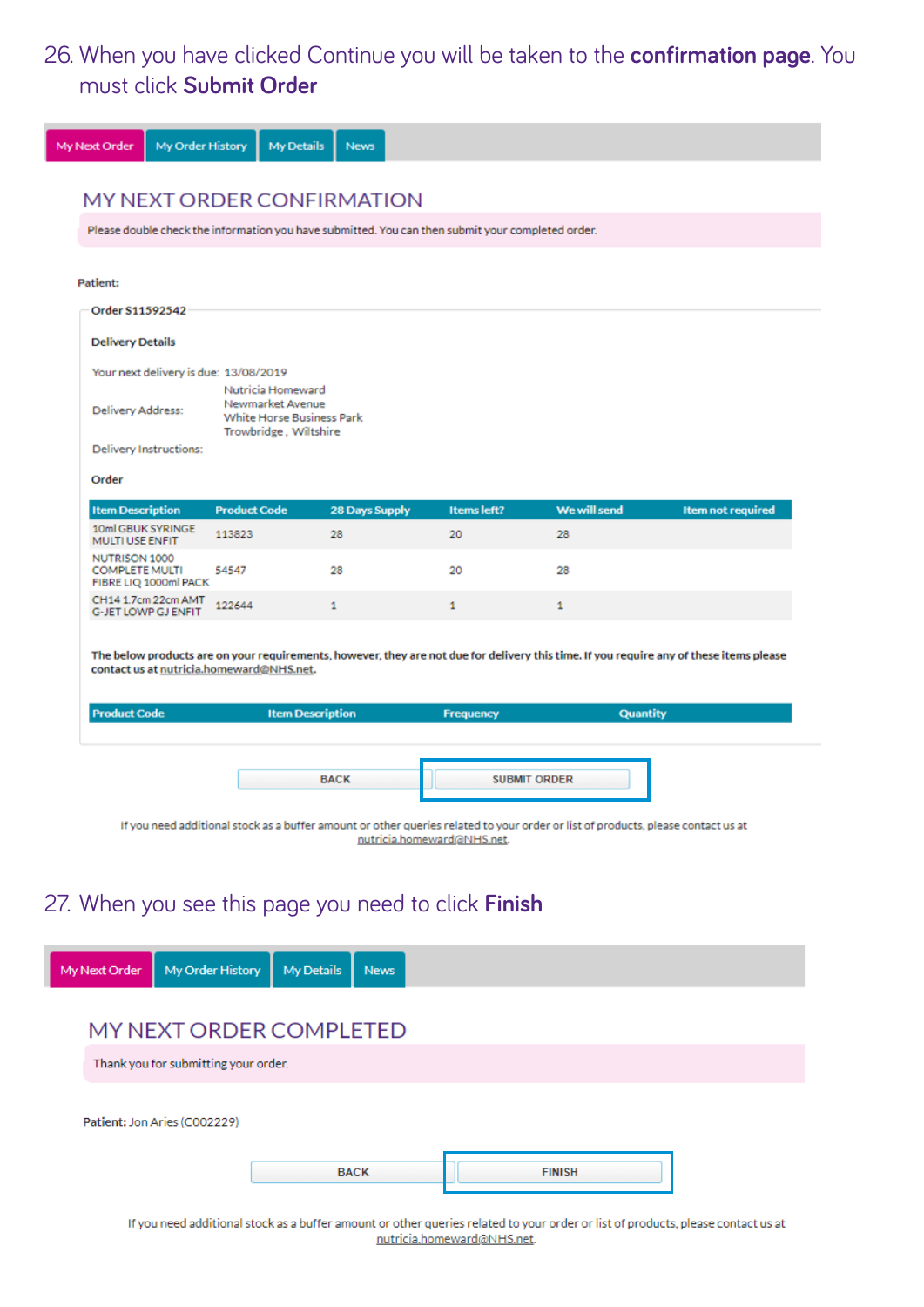## 28. You will **receive an email** to confirm your order has been placed

Subject: You have successfully completed your Nutricia Homeward stock check



#### Dear

Thank you for submitting your order details as shown below.

| Item Name                                          | Nutricia Product Code | 28 Days Supply | <b>Items Left</b> | We will Send |
|----------------------------------------------------|-----------------------|----------------|-------------------|--------------|
| 10ml GBUK SYRINGE MULTI USE ENFIT                  | 113823                | 28             | 20                | 28           |
| NUTRISON 1000 COMPLETE MULTI FIBRE LIQ 1000ml PACK | 54547                 | 28             | 20                | 28           |
| CH14 1.7cm 22cm AMT G-JET LOWP GJ ENFIT            | 122644                |                |                   |              |

Your delivery is scheduled for 13/08/2019.

If you have any questions please contact Customer Services.

#### Nutricia Homeward

This e-mail is an automated notification, which is unable to receive replies.

We're happy to help you with any questions or concerns you may have. Please contact us by completing the Webform HERE or by telephone on 0800 093 3672

## 29. You can check previous orders for up to 12 months

| <b>Order History</b><br>My Orders | <b>Personal Details</b><br><b>News</b>                       |                      |                                                           |
|-----------------------------------|--------------------------------------------------------------|----------------------|-----------------------------------------------------------|
|                                   |                                                              |                      |                                                           |
| <b>MY ORDER HISTORY</b>           |                                                              |                      |                                                           |
|                                   | Details of up to 12 of your previous orders are shown below. |                      |                                                           |
|                                   |                                                              |                      |                                                           |
| <b>Orders Due</b>                 |                                                              |                      |                                                           |
| 09-Sep-2019                       |                                                              |                      | $[+]$                                                     |
|                                   |                                                              |                      |                                                           |
| 12-Aug-2019                       |                                                              |                      | $\left[\begin{smallmatrix} 1\\ 1\end{smallmatrix}\right]$ |
| <b>Product Code</b>               | <b>Product Name</b>                                          | <b>28 Day Supply</b> | <b>Ordered Quantity</b>                                   |
| 113828                            | 20ml GBUK SYRINGE MULTI USE<br><b>ENFIT</b>                  | 10                   | 10                                                        |
| 86484                             | FLOC INFINITY PK MOBILE SET<br>W/O MP ENFIT                  | 30                   | $\circ$                                                   |
| 79749                             | FORTISIP COMPACT LIQUID<br>VANILLA 125ml BTL                 | 84                   | 84                                                        |
|                                   |                                                              |                      |                                                           |
| 113843                            | EXT SET RHT ANGLE CAP 12"<br><b>BALLOON ENFIT</b>            | 5                    | 5                                                         |
| 88701                             | GBUK CE pH INDIC 2-9 (100)                                   | $\overline{2}$       | Ō                                                         |
| 63281                             | <b>HYPAFIX TRANSPARENT FILM</b><br>$10cm \times 10m$         | $\mathbf{1}$         | $\circ$                                                   |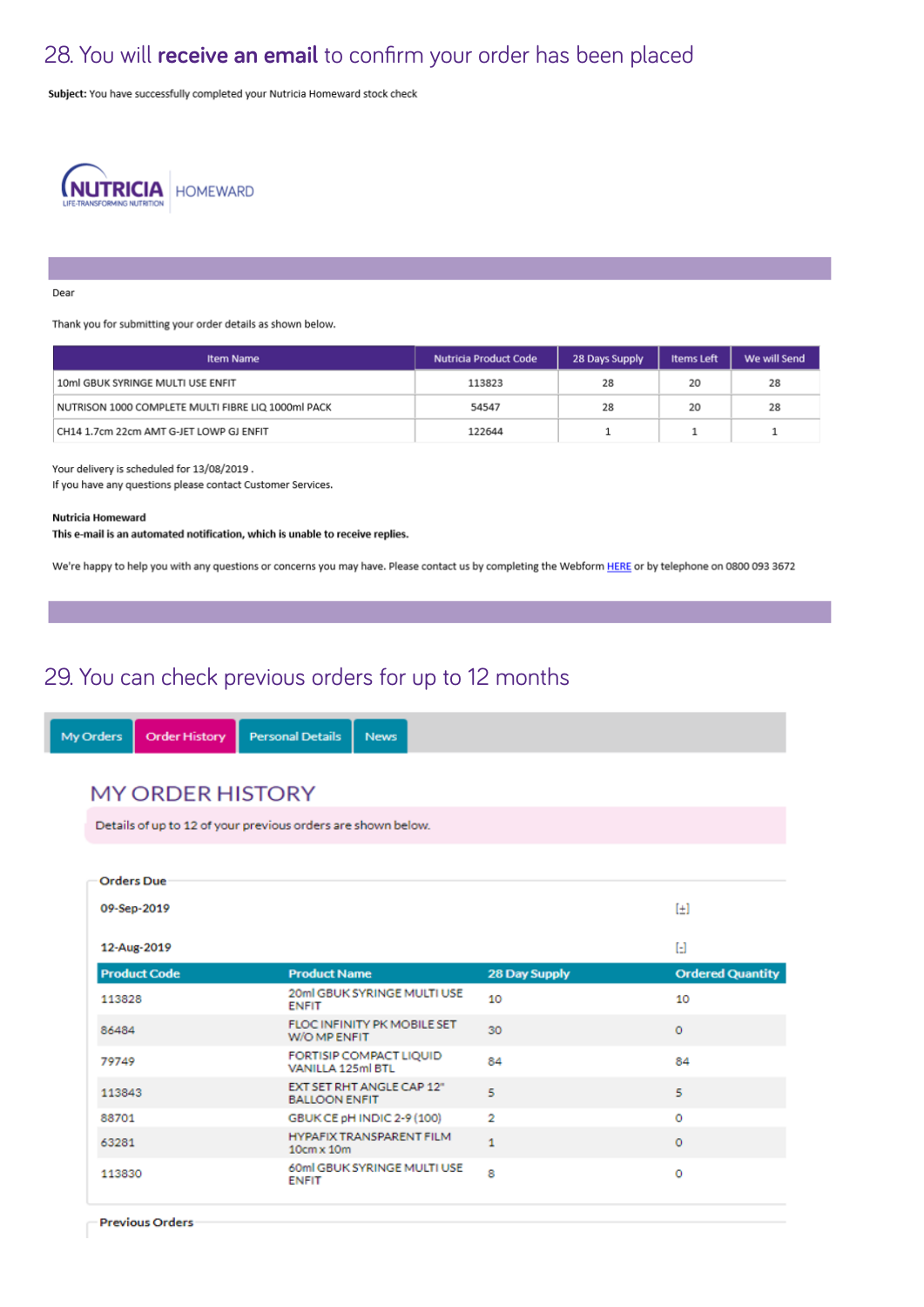## 30. If you need to **change your information**, like your address or anything else, click on Edit

| My Next Order                                          | <b>My Details</b><br>My Order History<br><b>News</b>                   |  |  |
|--------------------------------------------------------|------------------------------------------------------------------------|--|--|
| <b>MY DETAILS</b>                                      |                                                                        |  |  |
|                                                        | Patient details and preferences are shown below.                       |  |  |
|                                                        |                                                                        |  |  |
| Preferred Language<br>Preferred Language Other Details | English                                                                |  |  |
| <b>Login Details</b>                                   |                                                                        |  |  |
| Login ID                                               | aries@nutricia.com                                                     |  |  |
| Account Created                                        | 13-May-2016                                                            |  |  |
| <b>Change Password</b>                                 | Unsubscribe                                                            |  |  |
| <b>Patient Details</b>                                 |                                                                        |  |  |
| Title                                                  | Mr                                                                     |  |  |
| First Name                                             |                                                                        |  |  |
| Last Name                                              | Aries                                                                  |  |  |
| Date Of Birth                                          | 27-Jun-1969                                                            |  |  |
| Prescription Exemption                                 | NHS Exemption / Medical                                                |  |  |
| Address Type                                           | Carers Address                                                         |  |  |
|                                                        | Nutricia Homeward                                                      |  |  |
| Address                                                | Newmarket Avenue<br>White Horse Business Park<br>Trowbridge, Wiltshire |  |  |
| Postcode                                               | <b>BA140XQ</b>                                                         |  |  |
| Delivery Instructions                                  |                                                                        |  |  |
| Telephone Number                                       | 0122571                                                                |  |  |
| Mobile Number                                          |                                                                        |  |  |
| Email Address                                          | @hotmail.co.uk                                                         |  |  |
| Preferred Contact Time                                 | 08:00 - 11:00                                                          |  |  |
| <b>Consent and Preferences</b>                         |                                                                        |  |  |
| Phone Numbers - Call                                   | o                                                                      |  |  |
|                                                        | Mobile number - Text for delivery                                      |  |  |
| Email Address                                          | Yes <sup>O</sup>                                                       |  |  |
| Consent/Preferences provided by                        |                                                                        |  |  |
| Time & Date                                            | Fri May 25 03:15:25 GMT 2018                                           |  |  |
|                                                        |                                                                        |  |  |